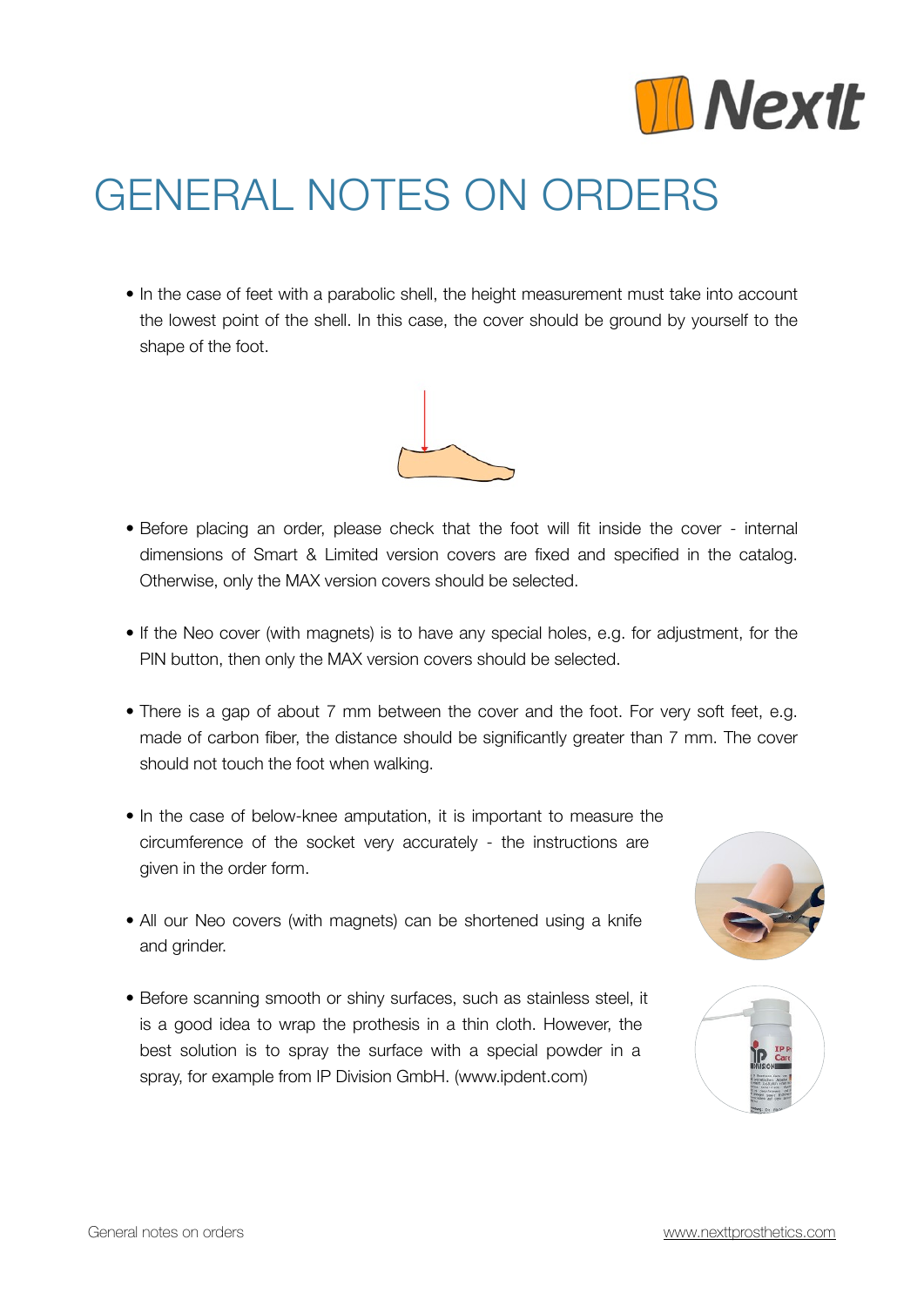## PAINLESS TATTOOS RULES & ORDERING



An additional paid option is tattoo placement. You can choose a tattoo ready from our website or design your own.

In the case of your own tattoo, please send us a graphic file. However, there are some rules:

- The photo or drawing must be on a white background.
- Vertical layout it means that the height of the drawing should be at least twice its width.
- Appropriate resolution must guarantee that no grain is formed usually files over 300 kB are appropriate.